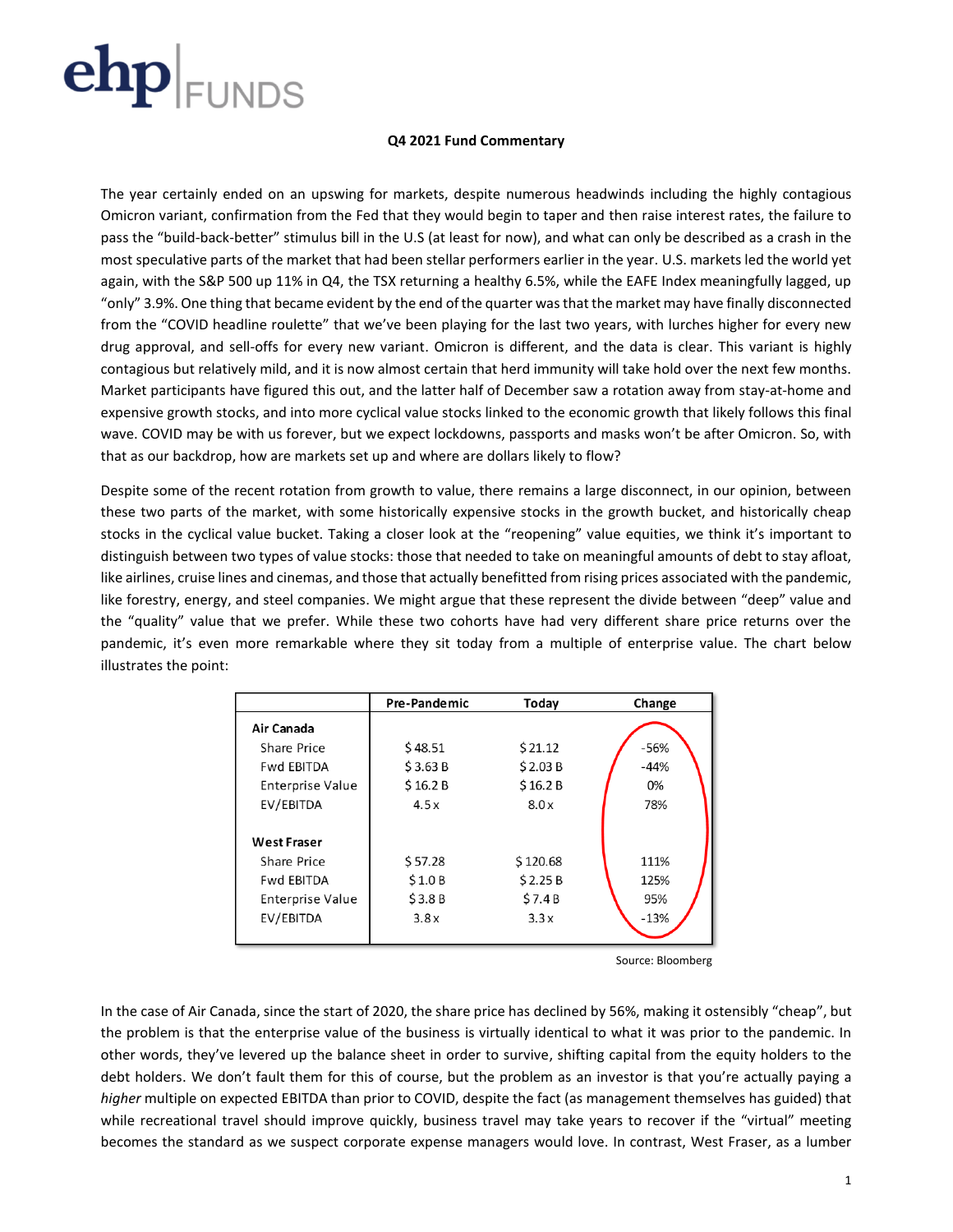

producer, has seen the opposite – its share price has more than doubled since the end of 2019, and while its enterprise value has had a similar increase, its EV/EBITDA valuation is actually *lower* now than before the pandemic. We would also suggest that this EBITDA estimate is way too low. Analysts have been pessimistic on the sustainability of high lumber prices, and most are using \$450-\$550/Mfbm in their price decks. The reality today is that lumber has quietly more than doubled since the summer to \$1100/Mfbm, and EBITDA estimates are all but guaranteed to move higher as it becomes clear that housing demand is robust, and supply remains tight. The "real" EBITDA multiple for 2022 may be as low as 1.6x for West Fraser. While both of these companies are in the "cyclical" bucket, we know which one we'd rather own and which we'd rather avoid.

### **The Momentum Machine unwinds**

Turning now to the growth stock side of the market, we've been writing for years now that speculation in parts of the market had become excessive, and yet it continued to find new levels of insanity. Perversely, the pandemic, and specifically the massive amounts of monetary and fiscal stimulus, caused what we believe to be the final surge higher for the cycle in the valuations of these unprofitable businesses. We noted in recent commentary that we viewed the ARKK ETF, run by Cathie Wood, as a near-perfect proxy for the growth-at-any-price environment, and she has been hugely successful in raising assets while generating phenomenal returns for the past few years. Cathie Wood makes no bones about what the fund does – they believe that one should not be concerned about valuation for high growth companies that have the potential to be world-changing. They believe that, on average, these businesses will more than grow into their rich starting multiples. We called this fund a "momentum machine" that was in a virtuous cycle of owning companies that had been going up, thereby raising more assets, buying more of those same companies, thereby raising their prices further. But momentum machines can operate in both directions, and it appears that the Archegos blow-up in Q1, which had pursued a similar strategy of perpetually buying stocks higher (with massive leverage) until it couldn't anymore, may have marked the top for many of speculative growth stocks. In contrast to the overall Nasdaq which was up 27.5% in 2021, the ARKK ETF was down -24.0%, and is off -44.1% from its Q1 highs. The price declines have done little to improve valuations. Today, the fund's holding have a median price to sales of 14.9x, with only 21% of the portfolio having positive EBIT. Collectively, the companies in the portfolio lost \$5.1 billion last year.

The Fund is also a case study in investor behaviour. We know that investors tend to chase what \*has\* been working, rather than try to buy what is likely to work next. In fact, the momentum factor that we use as a part of our investment process relies on this fact. Below, we chart the extent of this behaviour in the ARKK fund:

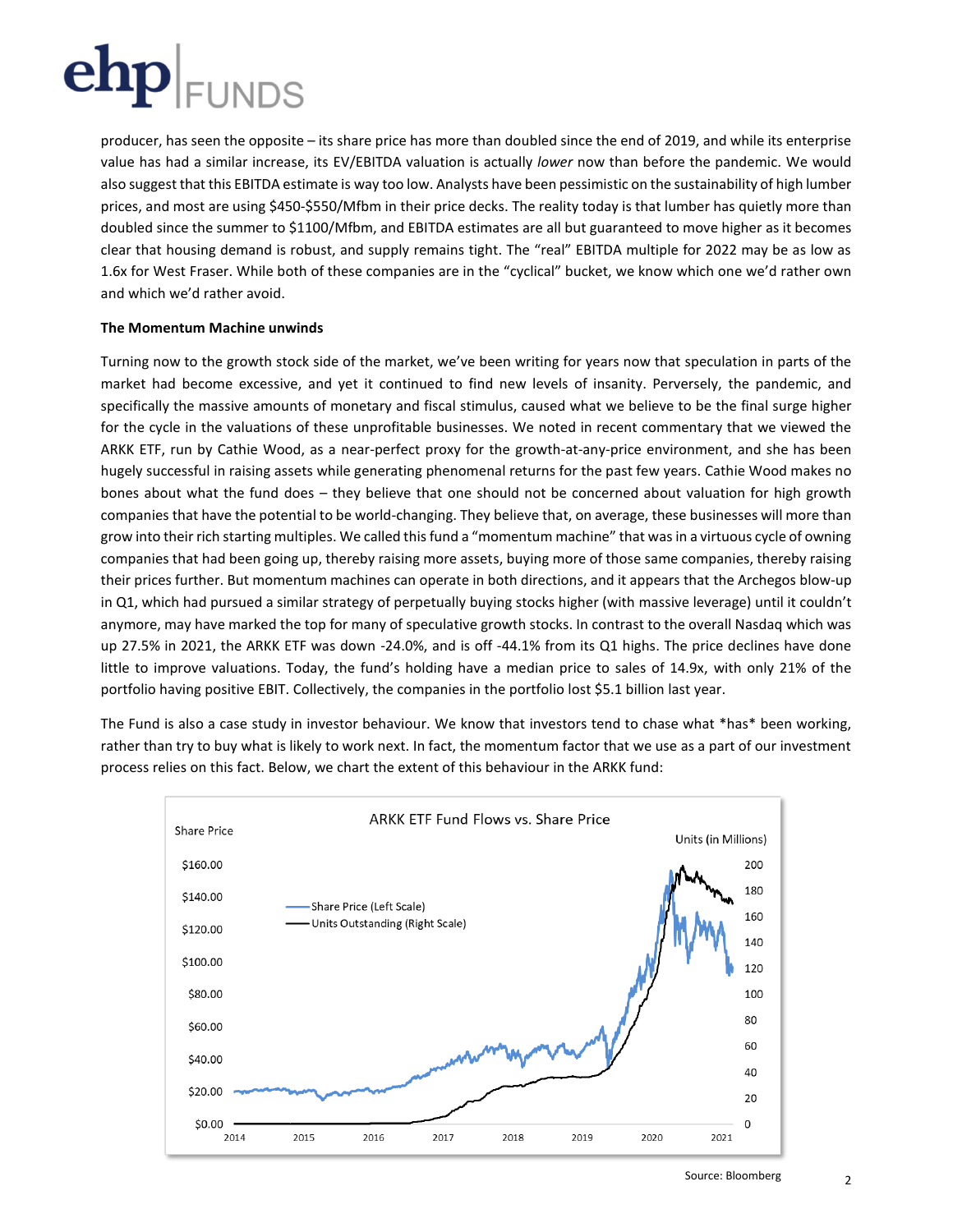A few things stand out. First, it's clear to see the "momentum machine" in motion, where new units are being created as the share price rises, meaning more money to buy more shares of the same stocks, pushing their share prices up and attracting more investors. Second, the chart shows that the most amount of units exist at the very peak of share performance – there are no net sellers on the way up, only on the way down! What is even more remarkable is that the average investor in the fund is actually now *down* on their investment despite this fund having returned 24.8% annualized since its 2014 inception, a by-product of the bulk of units being bought at the top. We can also see that as the fund has started to lose money, investor flows have turned negative, slowly at first, but if historical patterns persist, they will accelerate, as will the fund's losses if they are forced to sell stocks rather than buy them. The momentum machine can quickly become a doom machine.

Now that we have our poster child for the growth-at-any-price trade at work, we can extend it to a degree to the entire market of expensive stocks that have started to decline. Fund flows for the entire equity market look an awful lot like the ARKK ETF, with a record \$1.1 Trillion of new money going into equities over the last year. If you ask any traditional mutual fund company, they'll tell you no fund has sold better than growth style mandates over the last few years, and so that entire part of the market may be subject to similar investor behaviour as the ARKK ETF. Surely this can happen to any investment style – so why are we picking on growth stocks specifically? Because unlike a profitable, cash-flowing, higher quality company, there is by definition no fundamental backstop for a growth-at-any-price stock. As we like to say, it's a long way down from growth to value once investors stop buying into the blue-sky dream for a stock. We've started to see this play out in Canada as well, with former highflyers Docebo, Lightspeed and Nuvei all correcting anywhere from 40% to 70% as investors lose faith en masse, and activist short sellers pile on.

#### **There will be hikes**

The discussion above is important given that we believe that the conditions exist (finally) for this rotation to persist for quarters or even years to come when looking at how stretched the returns from growth stocks have become relative to those from value stocks. Growth stocks are also a "long duration" asset, and historically do poorly as multiples contract in response to rising rates. The Fed is now in the process of removing support by tapering its asset purchases, and they have guided to three rate hikes in 2022. Given that inflation is running hot, a by-product of the largest fiscal spend since

World War II, we'll take them at their word that they will indeed try. If Omicron really is the last wave, there will be a fair bit of pent-up demand released into the economy, and hopefully some resolution to supply chains that were directly affected, and have crimped some of the economic growth. While the yield curve has had trouble believing that the economy can support any hikes, and actually flattened after the Fed announcement, it has recently started to turn higher again rather rapidly, and absolute yields are moving higher to start the new year. Given that we expect rate hikes, its worth looking at how markets perform going into, and after, the



Source: UBS, Factset, Bloomberg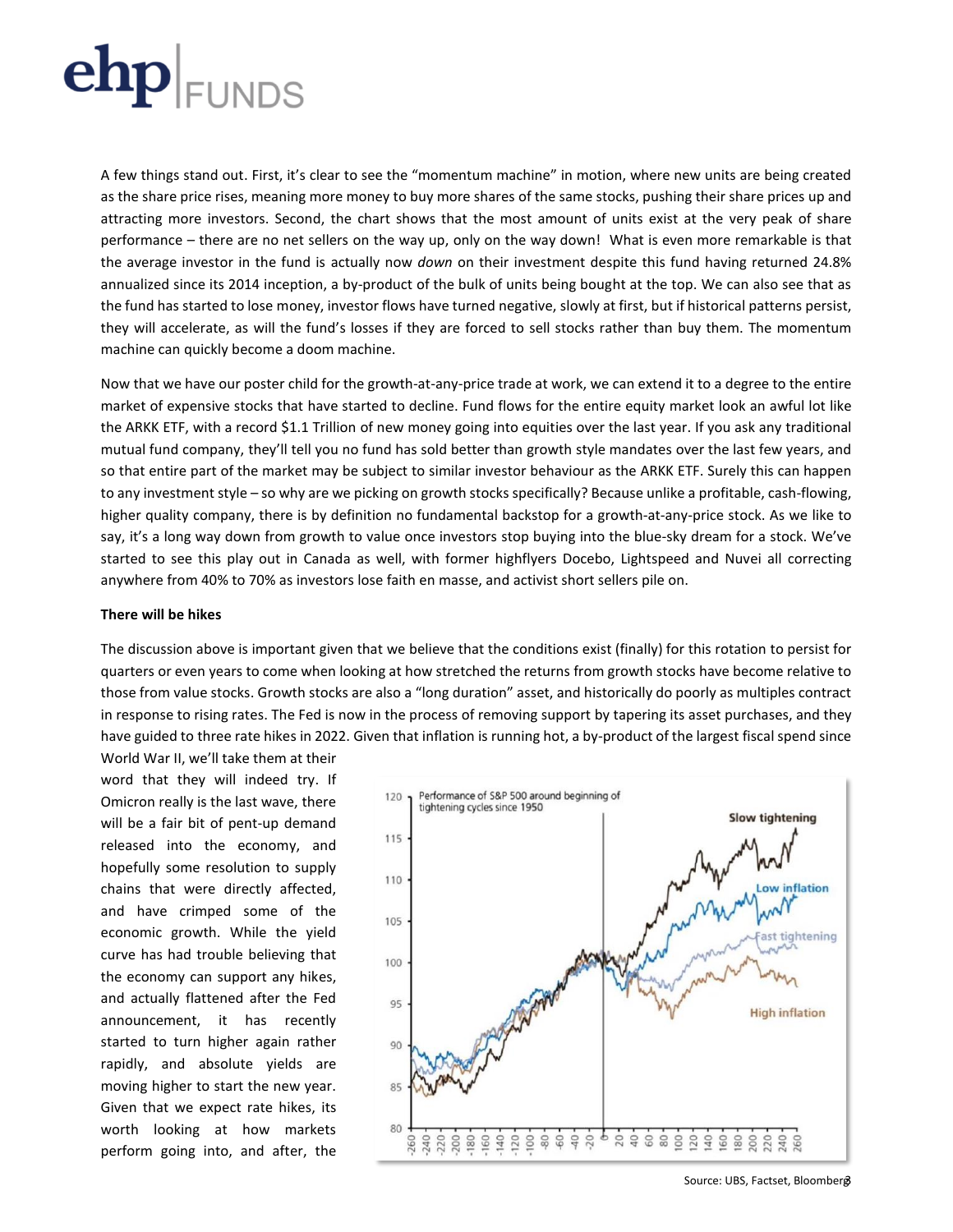

first hikes. The chart to the right from UBS illustrates. We're likely about 180 days away from the first hike, and stocks have strong tendency to rally into the actual event (average of +17% over that 6-month period). From there, it's the type of tightening and inflation backdrop that matter, with the worst outcome (although still not terrible) being rate hikes in an environment of high inflation (greater than 3%). The potential for this stagflation environment, which as we discussed in our last quarterly, is a real possibility for the first time since the 1970s and 80s, and suggests investors should protect themselves with strategies that can take advantage of the *relative* returns of inflation haves and havenots, rather than the absolute returns that have worked so well from them in recent years. This means owning strategies, like some that we offer, that can own inflation beneficiaries like energy, and short sectors that do poorly in inflation like utilities and staples.

### **Buybacks are back**

Buybacks had been one of the key sources of buyers for a number of years, and essentially were the only net buyer of equities for a period of time when fund flows into equities weren't as robust. Buybacks took a pause during the worst of the pandemic as companies righted the ship, or were actually prohibited from doing so by regulators (banks for example). Buyback authorizations through 2020 hit a 10-year low as a result, but authorizations through to year end are at approximately \$1.2 Trillion. These are buybacks that typically occur over the next calendar year, providing a healthy backstop for equity demand.



Source: Goldman Sachs, Isabelnet.com

The consumer is not likely to disappoint either, with the largest cash hoard sitting in deposits on record. Nearly \$3.5 Trillion is in liquid deposits, more than 3x the amount prior to the pandemic, as spending was curtailed during the last few years and governments handed out stimulus cheques. In an inflationary environment, or at least one where the expectations are for future inflation, consumers may be more inclined to spend that money today, or risk having their buying power reduced tomorrow. This set up should benefit consumer discretionary stocks, although we think that larger cap companies that have the best control over their supply chains, as well as the ability to pass through price increases, will have the best chance of success in this environment, so sticking with quality remains our approach. From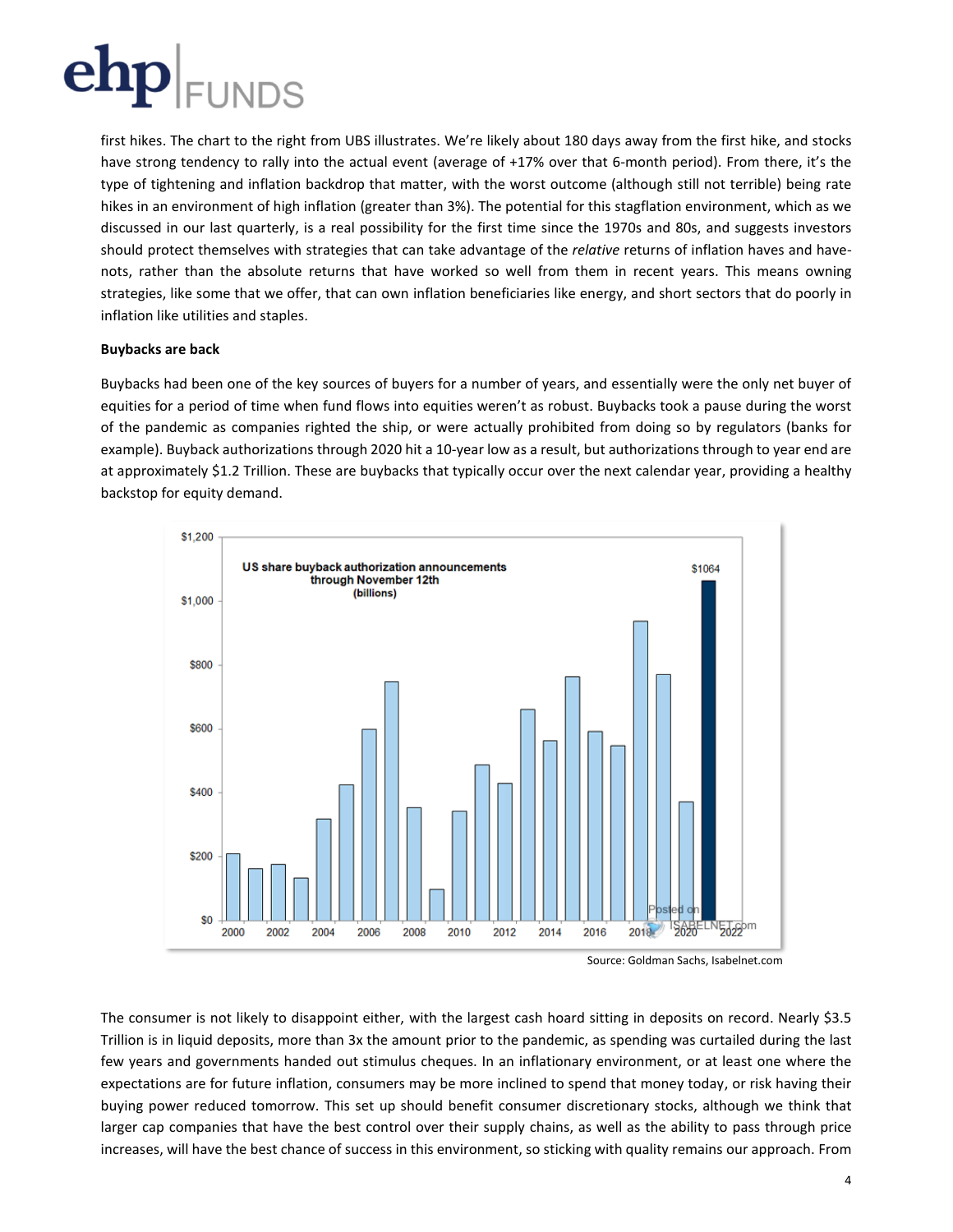## ${\bf ehp}\vert_{\scriptscriptstyle \sf{FUNDS}}$

an investment perspective, if investors choose to put that money to work in markets, they are incrementally less likely to buy bonds today than they were before, having just come off a negative year for the asset class, and with the risk that rate hikes not only consume the paltry yields offered, but also some of the principal invested.





### **The tail is now officially the dog**

We've spoken a number of times about our concerns about the options market becoming so large that it creates all types of market distortions, from the ability to "meme" stocks with dealer gamma squeezes, to liquidity cascades like we saw in March of 2020 caused in part by price-insensitive dealers rushing to hedge options positions and overwhelming all other buyers. None of those concerns have abated for us, and in Q4, for the first time ever, the notional value of single stock options traded surpassed that of the notional value traded of the underlying equities. The options market is no longer the tail that wags the equity dog. It is the dog. Digging a little deeper into the data shows something remarkable. Tesla has come to single-handedly dominated the options market, with traders spending more than \$670 billion in premiums in 2021. We'd argue that Tesla is one of the few remaining "growth at any price" stocks to not have rolled over, and this level of options volume, which arguably has created rolling "gamma squeezes" and helped propel it upwards, puts the stock in dangerous territory, as these moves can occur in both directions. It will be the one to watch if this rotation continues to unfold as we expect.

### Options premium spent on top stocks and **ETFs in 2021**



Source: Wall Street Journal, CBOE Global Markets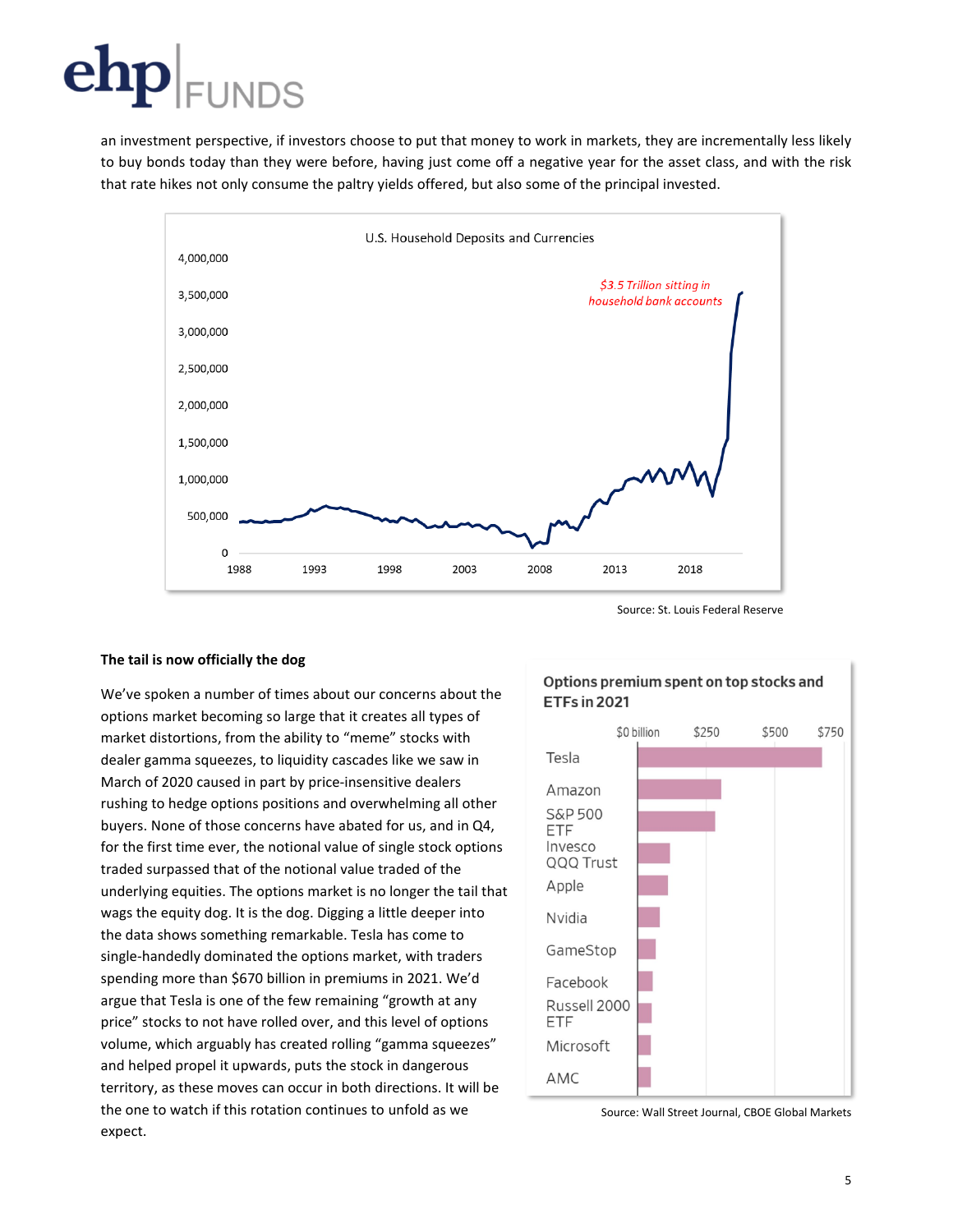

### **Where to from here?**

While our Funds don't rely on us making predictions, but rather follow a consistent process both for investing in individual positions as well as gearing up and down overall risk, we recognize that our positioning often reflects macro conditions, and we think it'simportant to understand how the future might unfold. With that in mind, here are a handful of views that we believe will hold true in 2022:

- 1. We think the pandemic will finally end, at least as we have known it. Case counts will stop being the primary measure of policy, and Covid will fade from the news as the bulk of people are exposed to it, lessening the fear, shock value and interest level.
- 2. We think the Fed will stick to their game plan of three rate hikes, and while the market will fret about it, the higher-than-normal (although decelerating) inflation will give them cover to do so.
- 3. Value stocks will continue to outpace growth stocks, and the charts of most of the "nonsense" stocks with huge multiples of sales, and no hope of realized earnings to match, will resemble those of the Cannabis stocks following their peaks a few years ago.
- 4. We think index returns will be lower than 2021, held back by their tech-heavy weightings that will struggle in a rising rate environment, but that there will be ample opportunities to generate returns from "alpha" between the haves and the have-not sectors.
- 5. We seem to make this prediction every year, and have been proven wrong more than right, but we believe that in in 2022 the TSX will outperform the S&P 500, bolstered by its heavier commodity and cyclical weighting.

The case for alternative funds remains strong with bonds offering little to no nominal yield, and negative real yields if we account for expected inflation. While the M&A market will be hard pressed to repeat the activity level of 2021, an apparently endless supply of SPACs currently offer good rate-of-return opportunities and asymmetrical risk-reward. Merger arbitrage strategies continue to stand out as good bond replacements. The environment described above should continue to suit active long/short managers who can take advantage of wide dispersion of valuations among stocks and sectors, as well as those that are nimble enough to adjust in what may continue to be a market of extremes. As always, we will remain patient and disciplined in terms of applying our process, following an approach that relies on actual market changes and not forecasts of such.

Thank you for continuing to trust us with your investment dollars, and may you stay positive and test negative!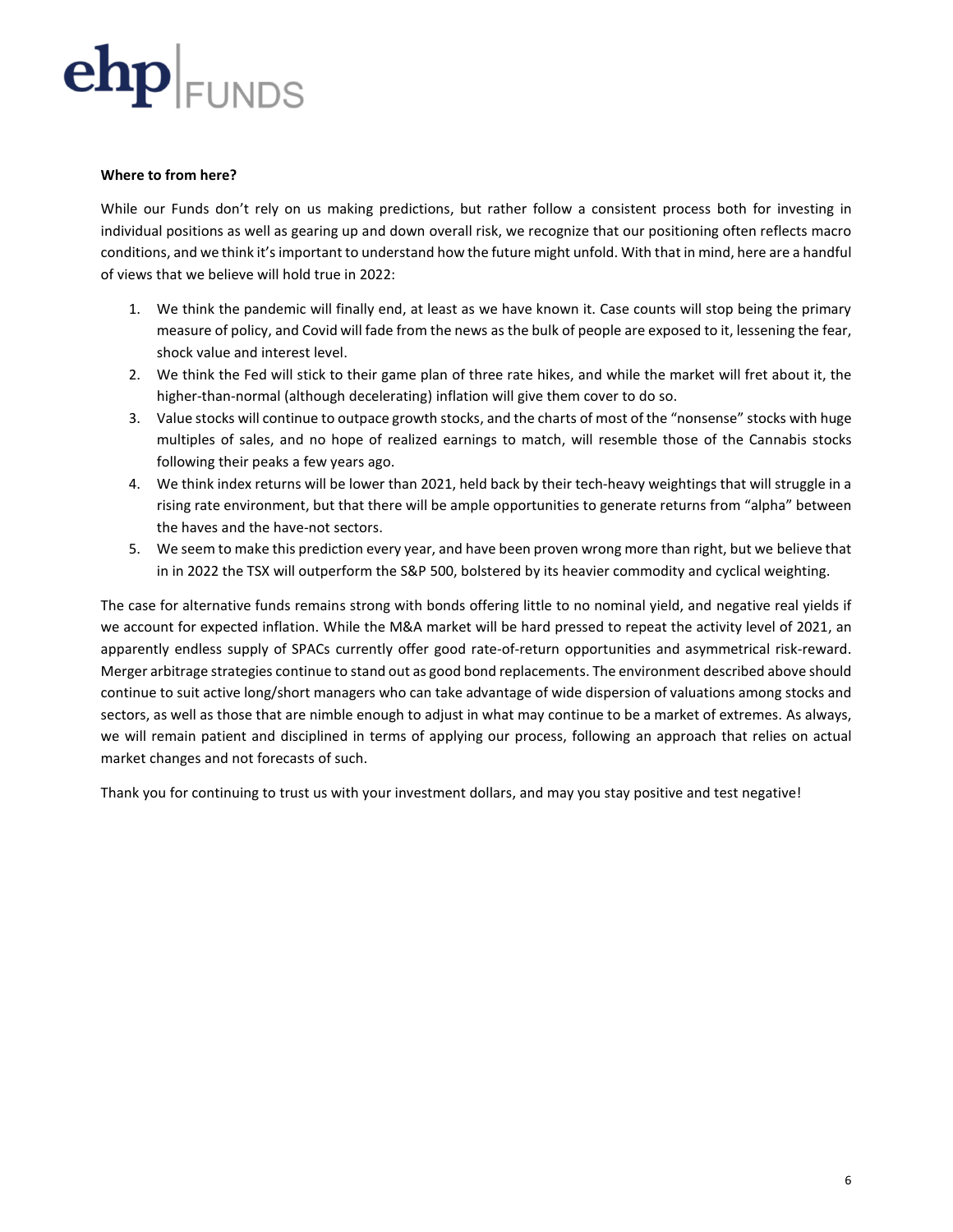

### **Fund Specific Commentary**

Summary of Returns (F-Class):

| <b>Fund</b>                                          | 1M   | 3M   | <b>YTD</b> | 1YR   | 3YR   | <b>Inception</b> |
|------------------------------------------------------|------|------|------------|-------|-------|------------------|
| <b>Defensive/Conservative Funds:</b>                 |      |      |            |       |       |                  |
| <b>EHP Foundation Alternative Fund</b>               | 2.5% | 2.0% | 10.0%      | 10.0% | 5.4%  | 5.6%             |
| <b>EHP Foundation International Alternative Fund</b> | 1.8% | 1.6% | 6.7%       | 6.7%  | 2.7%  | 3.6%             |
| EHP Global Arbitrage Alternative Fund                | 1.4% | 4.5% | 8.5%       | 8.5%  | 7.6%  | 9.5%             |
| EHP Strategic Income Alternative Fund*               |      |      |            |       |       |                  |
|                                                      |      |      |            |       |       |                  |
| <b>Core/Moderate Funds:</b>                          |      |      |            |       |       |                  |
| EHP Advantage Alternative Fund                       | 3.9% | 7.2% | 17.3%      | 17.3% | 9.4%  | 7.8%             |
| EHP Advantage International Alternative Fund         | 3.3% | 3.6% | 12.3%      | 12.3% | 6.0%  | 4.8%             |
| <b>EHP Select Alternative Fund</b>                   | 5.3% | 4.4% | 18.8%      | 18.8% | 18.2% | 15.3%            |
| EHP Global Multi-Strategy Fund**                     | 3.3% | 5.5% | 14.3%      | 14.3% |       | 14.3%            |
|                                                      |      |      |            |       |       |                  |
| <b>Specialty Funds:</b>                              |      |      |            |       |       |                  |
| EHP Multi-Asset Absolute Return Fund***              | 2.7% |      | 0.9%       |       |       |                  |

\*Returns for the EHP Strategic Income Alternative Fund are available after 1 year of track record as per National Instrument 81-102 \*\*EHP Global Multi-Strategy Fund was renamed the EHP Global Multi-Strategy Alternative Fund effective January 1, 2022 \*\*\*EHP Multi-Asset Absolute Return Fund was launched November 1, 2021

#### **Defensive / Conservative Funds**

#### EHP Foundation Alternative Fund

The Fund was up 2.0% over the quarter, finishing up 10% for the year. Returns in the quarter were driven by U.S. long/short equity and merger arbitrage, and with small positive performance from Canadian long/short equity. Our Credit Momentum strategy was essentially flat over the quarter as high yield bonds chopped around on either side of our risk indicators as did U.S. long bonds. Given the pressure on bonds in what is likely to be a rising rate environment, we might expect more of the same directionless returns for credit in 2022.

From an equity factor perspective, it was a strong quarter and strong year for higher quality, lower volatility, dividend paying value stocks, while price momentum and growth were both down. Given our approach of buying cheaper, rising, stable stocks and shorting or avoiding the opposite, the Fund was well suited to this environment. While the market continues to ebb and flow alongside the pandemic, Omicron appears to have shifted the narrative, from one of persistent waves of cases and rolling lockdowns, to that of a "one and done" variant that exposes everyone, but ultimately is less dangerous, and ends the pandemic as we have known it. The markets clearly looked through Omicron, with stay-at-home and growth stocks selling off aggressively despite the off-the-chart case count, while more cyclical companies that benefit from economic growth and rising rates had robust returns.

The quarter was mixed in terms of risk exposure, with equity and credit markets having small pullbacks in November and December before resolving higher. As we enter the new year, all of our risk indicators have turned positive, and the Fund is close to the upper end of its beta range of +0.3. The Fund remains well positioned for a continuation of the current environment, sticking with higher quality, more reasonably priced, dividend paying stocks in materials, energy, and consumer discretionary sectors, while remaining underweight interest and inflation sensitive utilities and REITs, as well as expensive and unprofitable growth stocks.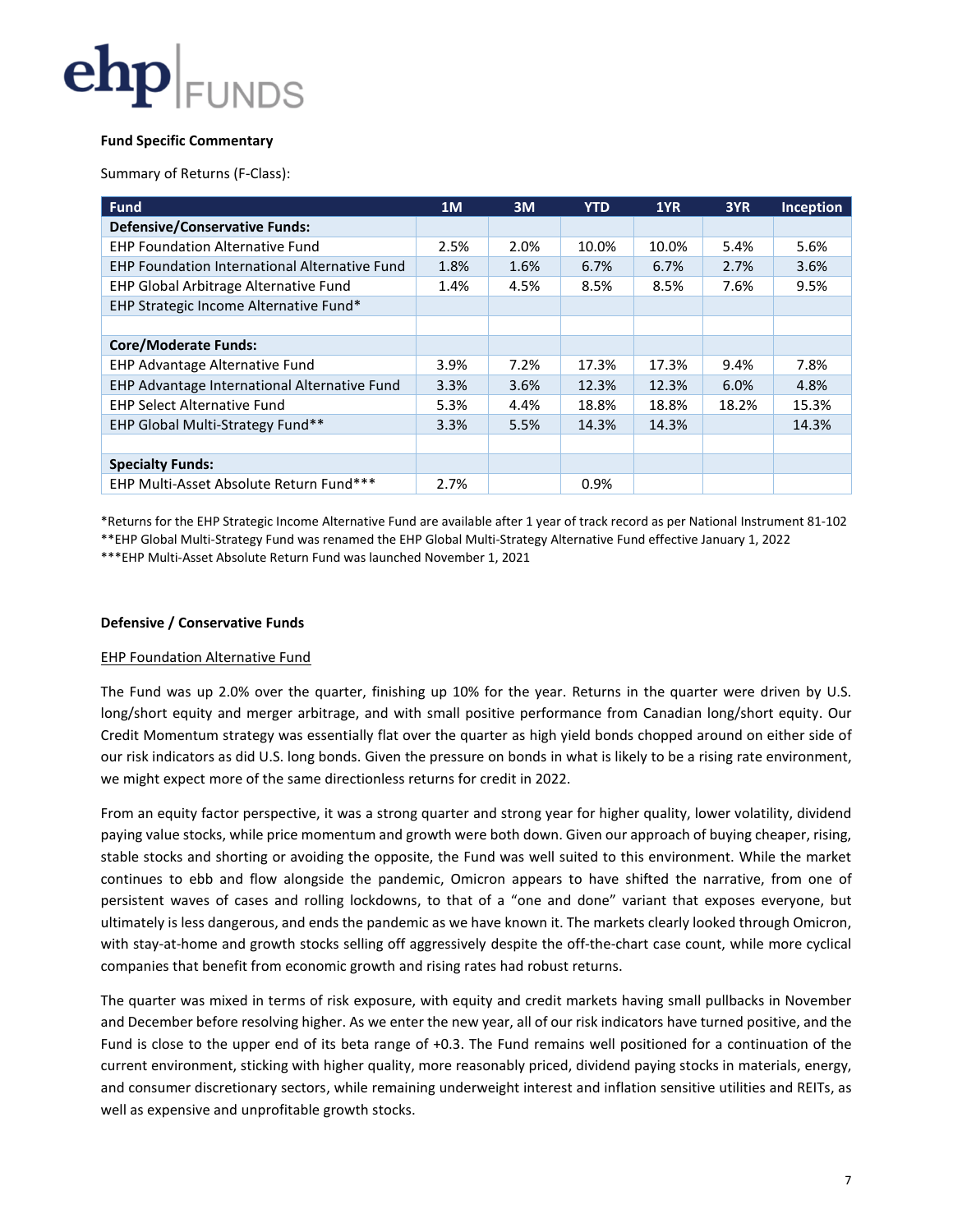

#### EHP Foundation International Alternative Fund

The Fund was up 1.6% over the quarter, finishing up 6.7% for the year. Returns in the quarter came primarily from long positions in Europe and the U.K., while Japan was weaker and detracted slightly from returns. Notably, our short positions made money as well in Q4, a contrast to recent periods where the high level of speculation in low quality growth stocks made that difficult to achieve. Our Credit Momentum strategy was essentially flat over the quarter as high yield bonds chopped around on either side of our risk indicators as did U.S. long bonds. Given the pressure on bonds in what is likely to be a rising rate environment, we might expect more of the same directionless returns for credit in 2022.

From an equity factor perspective, international markets saw value stocks underperform their North American counterparts, actually losing money in the quarter, while high quality, low volatility, dividend-paying stocks with strong price momentum led gains. It was a strong quarter and strong year for higher quality, lower volatility, dividend paying value stocks, while price momentum and growth were both down. Expensive growth stocks were weak however, benefitting the Fund, as the speculative excesses in unprofitable technology companies appears to be waning globally. Given our approach of buying cheaper, rising, stable stocks and shorting or avoiding the opposite, the Fund was well suited to this environment. While the market continues to ebb and flow alongside the pandemic, Omicron appears to have shifted the narrative, from one of persistent waves of cases and rolling lockdowns, to that of a "one and done" variant that exposes everyone, but ultimately is less dangerous, and ends the pandemic as we have known it. Europe is taking a different course than the U.K. and the U.S., opting for more lockdowns rather than accepting what appears to be inevitable spread of Omicron. This difference in approach may well be responsible for the underperformance of value stocks in Q4, and may well set up Europe for a robust rally in these sectors once the Omicron wave has passed.

The quarter was mixed in terms of risk exposure, with equity and credit markets having small pullbacks in November and December before resolving higher. As we enter the new year, most of our risk indicators have turned positive, and the Fund is close to the upper end of its beta range of +0.3. The Fund remains fairly balanced between cyclicals and safety, sticking with higher quality, more reasonably priced, dividend paying stocks in industrials, consumer discretionary, and financial sectors, while still maintain a weight in more defensive health care and staples. Interest sensitive utilities and REITs remain underweight.

#### EHP Global Arbitrage Alternative Fund

The Fund was up 4.5% over the quarter, and finished up 8.5% for the year. Returns in the quarter came approximately 75% from vanilla merger arbitrage and 25% from SPACs, more or less inline with their relative weights over the period. The arbitrage market never fully recovered from the large Willis Towers Watson / AON deal break in the summer, and numerous spreads remain very wide in a historical context as fears of a tougher regulatory environment rightly persist. Our shift to mid-cap, "cleaner" deals in Q2, as well as our process of "timing out" deals with extending closing timelines, helped the Fund avoid a few of the larger deal breaks (PNM Resources, Sportsman Warehouse) in Q4. Larger winners for the Fund included two bidding war situations, Millennial Lithium, and Noront Resources, both now scheduled to close in Q1 of 2022 with their wining suitors having paid up materially from our initial entries. In SPACs, our strategy is generally to spread our risk across a wide range of positions, and wait for deal catalysts to play out. A handful of SPACs did just that, including Digital World Acquisition Corp, which when they announced their planned merger with Donald Trump's newly created media business, generated 71bps of profit for the Fund from a 4bps investment, highlighting how buying cheap optionality can provide asymmetric gains.

The Fund participated in over 122 traditional arbitrage opportunities, and holds 44 positions as of the end of December. SPACs now account for approximately 17% of the Fund, represented by 140 positions. The SPAC market remains very well supplied with new issuance after a lull in Q2 and Q3, as issuers have finally capitulated to market forces and are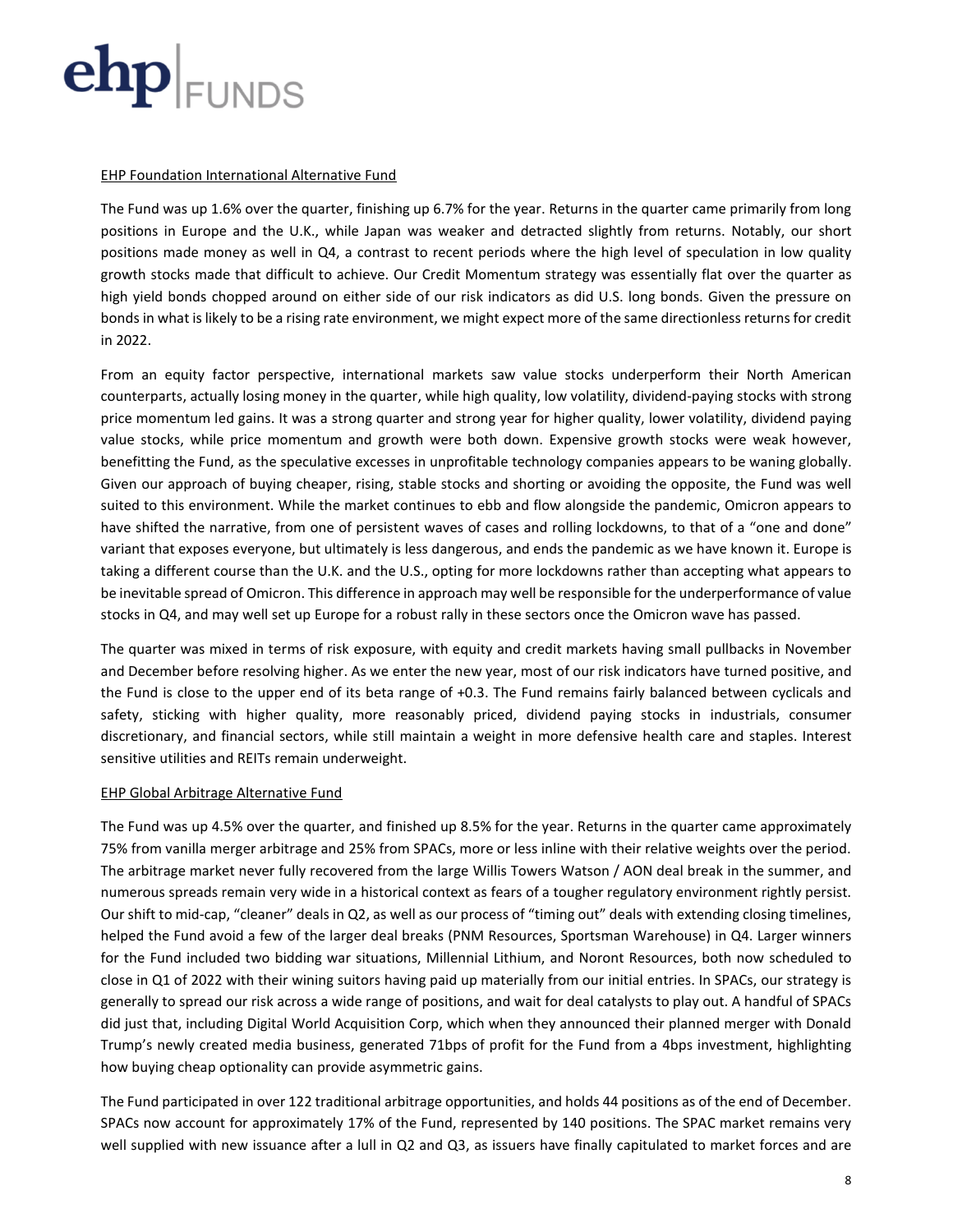offering much better terms. The typical SPAC is now coming to market with an overfunded trust (\$10.20 or even \$10.30 in trust), a half warrant, and a 15-month or even shorter timeframe to complete a deal. Buying this package at a \$10 price guarantees a return and retains the upside optionality in the event the sponsor finds a good deal. With 496 SPACs currently searching and another 269 filed for IPO, the likelihood of the average SPAC finding a good deal continue to decline, but if optionality is purchased cheap enough, or units are bought at a good discount to trust value, there are ample opportunities for arbitrage funds to make money.

The traditional merger market continues to be robust with ample new deals, and with credit markets remaining highly supportive. Deal break risk has increased as noted above, and timelines have been stretched as well as competitive reviews are more common and taking longer to complete. Spreads remain quite wide as a result, and remain particularly compelling when measured against very tight high yield and corporate bond spreads. The Fund enters Q4 with an approximate 1.7% gross spread over an average deal life of 50 days, representing a 12.4% gross expected annualized return on current holdings. These calculations assume no deal breaks, but also no higher competing bids, and assume deals close on the timelines we anticipate.

### EHP Strategic Income Alternative Fund

The Fund launched June 1, 2021, and finished the month with a NAV per Class F unit of \$10.2776, after a small tax distribution of 0.24% of NAV. As per National Instrument 81-102 regulations, return calculations can only be shown after one year of track record.

The Fund is fully invested with our core long/short bond portfolio representing 48% of NAV on a net basis (82% long and 34% short), and our Credit Momentum strategy (which rotates between U.S. High Yield debt and U.S. 30-Yr Treasuries) in a "risk-on" position, with an approximate 30% weight in U.S. High Yield ETFs. These ETFs serve both as a "liquidity buffer", as well as an effective way to quickly reduce credit risk in the event our risk indicators roll over. Risk Arbitrage opportunities, which are primarily in SPACs with the highest yields-to-maturities, round out the portfolio at 19% of NAV.

We enter Q1 of 2022 with credit risk at the higher end of its range, with duration at 2.3, and net yield of 3.9% (excluding the estimated yield from SPACs).

In the fourth quarter, the fixed income market continued to flip-flop, trading in a range, with credit risk getting a strong bid in December. The Bloomberg Barclays US Aggregate Bond Index was flat during the quarter, but down 1.54% for the year, while the Bloomberg Barclays US Corporate High Yield Bond Index was up 0.71% in the quarter, advancing the year's return to 5.28%.

During the quarter, the new issue activity in the high yield market has been healthy with US\$67 Billion priced, further padding the record year to date sales tally to US\$476 Billion, making 2021 a record-breaking year.

Spreads on investment-grade corporate bonds ended the quarter at 92 basis points over Treasuries, 8 basis points wider than the end of Q3, but still at historically low levels. Similarly, the risk premium on high-yield debt ended the quarter at 283 basis points, 6 basis points tighter than at the end of Q3, but it did fluctuate in a range between 241 and 371. The US 10 years treasuries ended the quarter with a yield of 1.51%, essentially ending flat for the quarter, but with a fair bit of volatility, trading in a range between 1.35% and 1.70%. We continue to believe that the historic low spreads coupled with near historic low treasuries yields create a negative skew and we are comforted by having the ability to short higher risk bonds and to gear the risk down when the market regime changes.

We continued to be active in trading the portfolio as the markets have shifted, taking advantage of the new and growing portfolio trading capabilities that dealers offer. Most of the trades were relative value driven within their sectors however a couple more notable sectoral exposure changes include further reducing exposure to basic materials from 6.4% to 2.1% and increasing financials exposure from 8.0% to 11.8%. The Fund's largest sector exposure remains energy, albeit lower than at the end of Q3, down from 13.2% to 12.5%.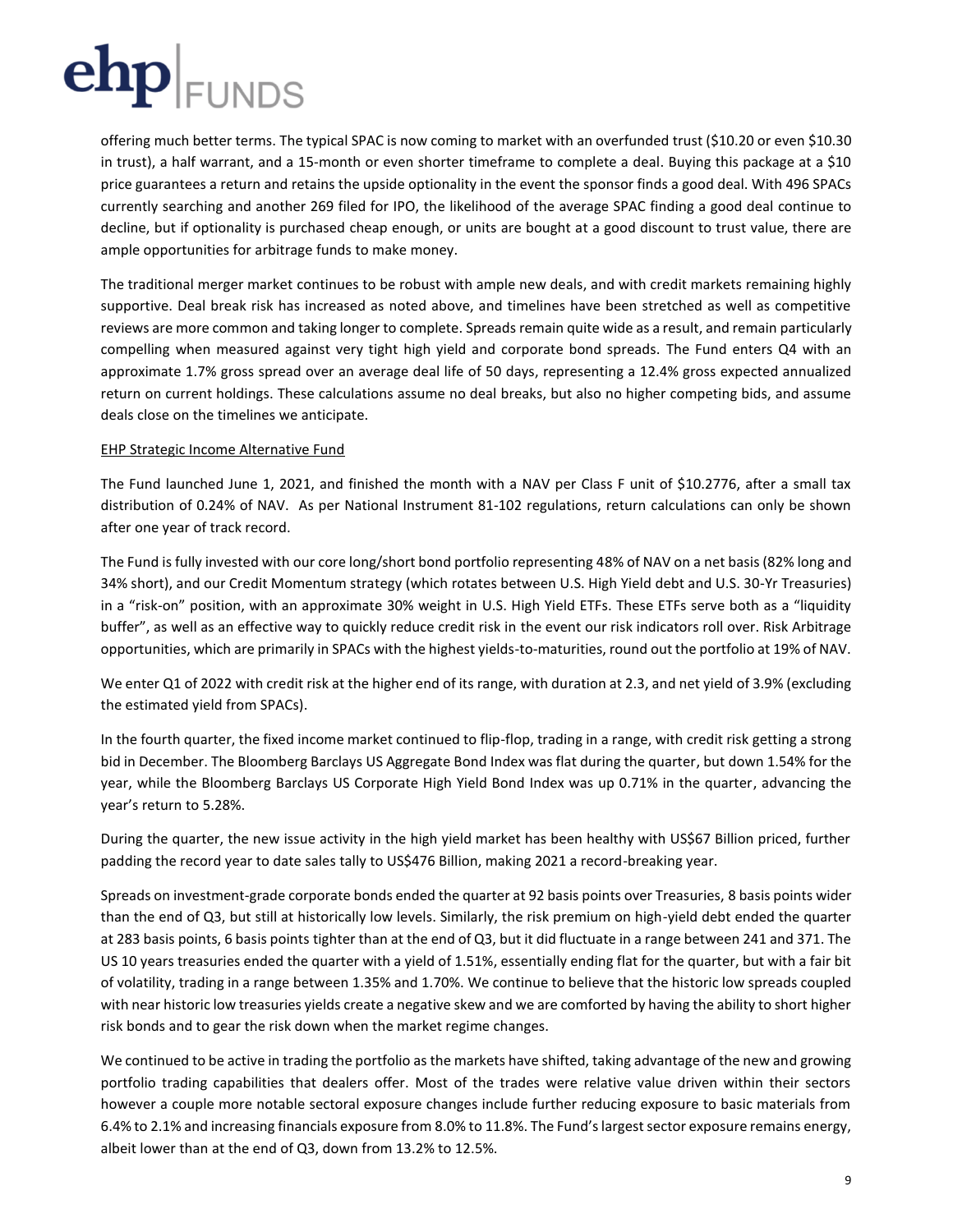As we noted in the November monthly update, our high yield risk indicator went "risk off", moving us temporarily into defensive U.S. Long Bonds, but as risk appetite quickly returned, we rotated back into high yield in December. These portfolio shifts were additive to the Fund's return.

### **Core / Moderate Funds**

### EHP Advantage Alternative Fund

The Fund was up 7.2% over the quarter, finishing up 17.3% for the year. Returns for the quarter came from both U.S. and CDN long/short equity as well as merger arbitrage, as higher quality, lower volatility, more reasonably priced stocks outperformed, while formerly trending growth stocks lost money. Our shorts, which had been a challenge to manage all year during the waves of excess speculation, were well behaved in Q4, as unprofitable, volatile, low quality growth stocks finally rolled over in what appears to be the start of the unwind of inflated market valuations. Our Credit Momentum strategy was essentially flat over the quarter as high yield bonds chopped around on either side of our risk indicators as did U.S. long bonds. Given the pressure on bonds in what is likely to be a rising rate environment, we might expect more of the same directionless returns for credit in 2022.

From an equity factor perspective, it was a strong quarter and strong year for higher quality, lower volatility value stocks, while price momentum and growth factors were both down. Given our approach of buying cheaper, rising, stable stocks and shorting or avoiding the opposite, the Fund was well suited to this environment. While the market continues to ebb and flow alongside the pandemic, Omicron appears to have shifted the narrative, from one of persistent waves of cases and rolling lockdowns, to that of a "one and done" variant that exposes everyone, but ultimately is less dangerous, and ends the pandemic as we have known it. The markets clearly looked through Omicron, with stay-at-home and growth stocks selling off aggressively despite the off-the-chart case count, while more cyclical companies that benefit from economic growth and rising rates had robust returns.

The quarter was mixed in terms of risk exposure, with equity and credit markets having small pullbacks in November and December before resolving higher. As we enter the new year, all of our risk indicators have turned positive, and the Fund is close to the upper end of its beta range of +0.7. The Fund remains well positioned for a continuation of the current environment, sticking with higher quality, more reasonably priced stocks in financials, energy, materials and consumer discretionary sectors, while remaining short interest and inflation sensitive utilities and REITs, as well as expensive and unprofitable growth stocks. Notably, our process "bought the dip" in energy in Q4, with the sector now the second largest net exposure in the Fund, with the stocks representing some of the best combinations of value (cash flow and ROE), and price momentum.

### EHP Advantage International Alternative Fund

The Fund was up 3.6% over the quarter, finishing up 12.3% for the year. Returns for the Fund in the quarter came primarily from long positions in Europe, the U.K., and Australia, while Japan was weaker and detracted from returns. Notably, our short positions had a strong positive contribution to returns in Q4, a contrast to recent periods where the high level of speculation in low quality growth stocks made that difficult to achieve. Our Credit Momentum strategy was essentially flat over the quarter as high yield bonds chopped around on either side of our risk indicators as did U.S. long bonds. Given the pressure on bonds in what is likely to be a rising rate environment, we might expect more of the same directionless returns for credit in 2022.

From an equity factor perspective, international markets saw value stocks underperform their North American counterparts actually losing money in the quarter, while high quality, low volatility, dividend-paying stocks with strong price momentum led gains. it was a strong quarter and strong year for higher quality, lower volatility, dividend-paying value stocks, while price momentum and growth were both down. Expensive growth stocks were weak however,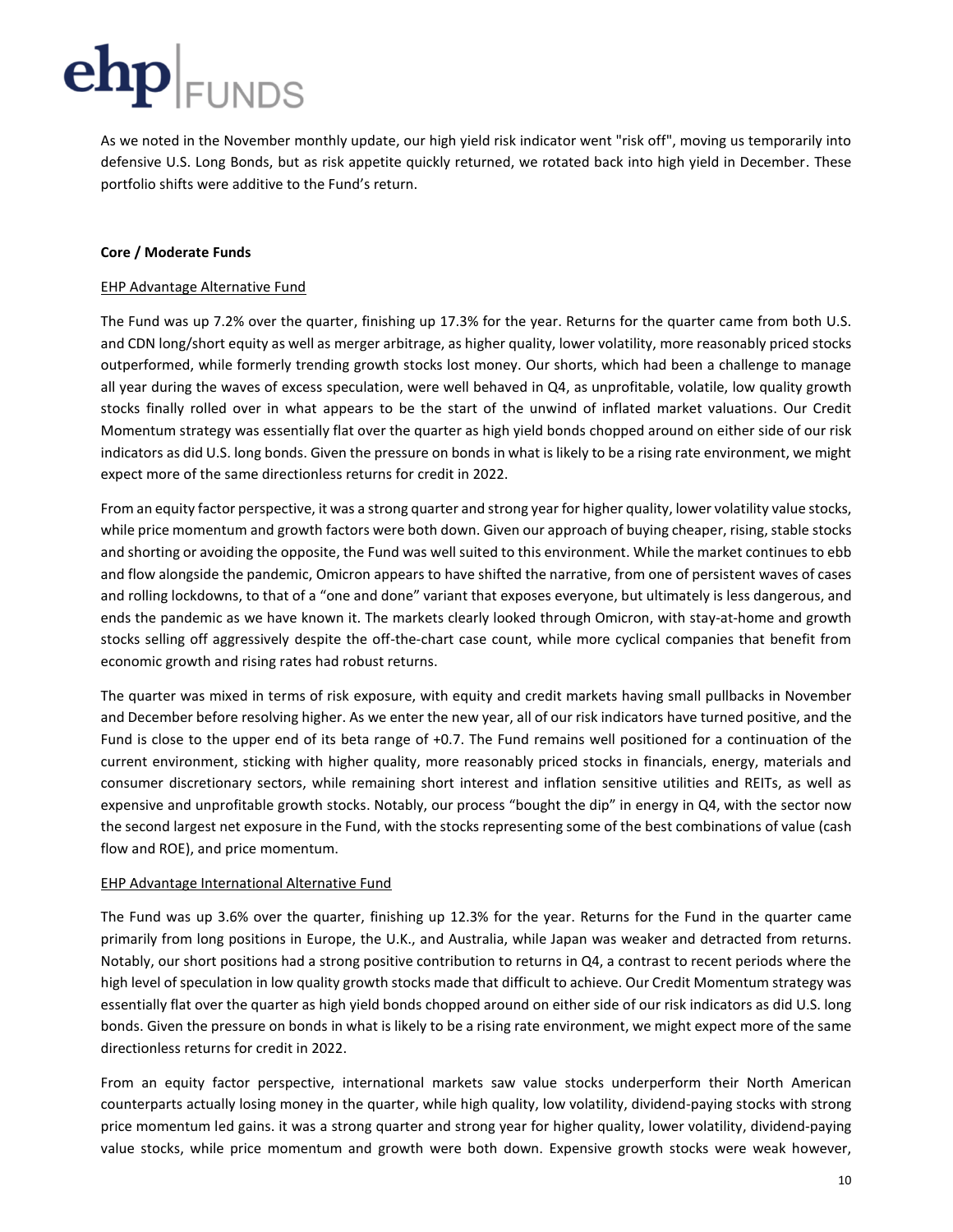benefitting the Fund, as the speculative excesses in unprofitable technology companies appears to be waning globally. Given our approach of buying cheaper, rising, stable stocks and shorting or avoiding the opposite, the Fund was well suited to this environment. While the market continues to ebb and flow alongside the pandemic, Omicron appears to have shifted the narrative, from one of persistent waves of cases and rolling lockdowns, to that of a "one and done" variant that exposes everyone, but ultimately is less dangerous, and ends the pandemic as we have known it. Europe is taking a different course than the U.K. and the U.S., opting for more lockdowns rather than accepting what appears to be inevitable spread of Omicron. This difference in approach may well be responsible for the underperformance of value stocks in Q4, and may well set up Europe for robust rally in these sectors once the Omicron wave has passed.

The quarter was mixed in terms of risk exposure, with equity and credit markets having small pullbacks in November and December before resolving higher. As we enter the new year, most of our risk indicators have turned positive, and the Fund is close to the upper end of its beta range of +0.7. The Fund is well positioned for a rotation toward more cyclical value sectors, sticking with higher quality, more reasonably priced stocks in financials, materials and consumer discretionary sectors, while remaining underweight or net short interest and inflation sensitive utilities and REITs, as well as expensive and unprofitable growth stocks.

### EHP Select Alternative Fund

The Fund was up 4.4% over the quarter, finishing up 18.8% for the year. Returns in the quarter were driven by long positions in value-oriented cyclicals, while shorts had losses, but not to the same extent as in prior periods where waves of speculation took some of the lowest quality, most expensive stocks to levels of excess not seen since the dotcom bubble. Canadian markets failed once again to surpass those of the U.S., although with a valuation gap between the TSX and S&P 500 as wide as it has ever been on a forward PE multiple, we'll (once again) predict that Canada outpaces the U.S. for returns in 2022. There are some very cheap stock in cyclicals sectors (forestry, steel, energy), and given strong cash balances and tremendous cash flow, it won't take much of an extension of the current inflationary environment to see these stocks re-rate higher.

From an equity factor perspective, it was a strong quarter and strong year for higher quality, lower volatility value stocks, while price momentum and growth factors were both down. Given our approach of buying cheaper, rising, stable stocks and shorting or avoiding the opposite, the Fund was well suited to this environment. While the market continues to ebb and flow alongside the pandemic, Omicron appears to have shifted the narrative, from one of persistent waves of cases and rolling lockdowns, to that of a "one and done" variant that exposes everyone, but ultimately is less dangerous, and ends the pandemic as we have known it. The markets clearly looked through Omicron, with stay-at-home and growth stocks selling off aggressively despite the off-the-chart case count, while more cyclical companies that benefit from economic growth and rising rates had robust returns.

The quarter was mixed in terms of risk exposure, with equity and credit markets having small pullbacks in November and December before resolving higher. As we enter the new year, our risk indicators have almost all turned positive, and the Fund is close to the upper end of its beta range. The Fund remains well positioned for a continuation of the current environment, sticking with higher quality, more reasonably priced stocks in financials, materials, and consumer discretionary sectors, while remaining short interest and inflation sensitive utilities and REITs, as well as expensive and unprofitable growth stocks.

### **Specialty Funds**

### EHP Global Multi-Strategy Fund

The Fund was up 5.5% over the quarter, and finished up 14.3% for the year. As a "fund of funds", the Fund holds interests in a number of our EHP alternative mutual funds, with a tactical approach to rotating assets to more defensive strategies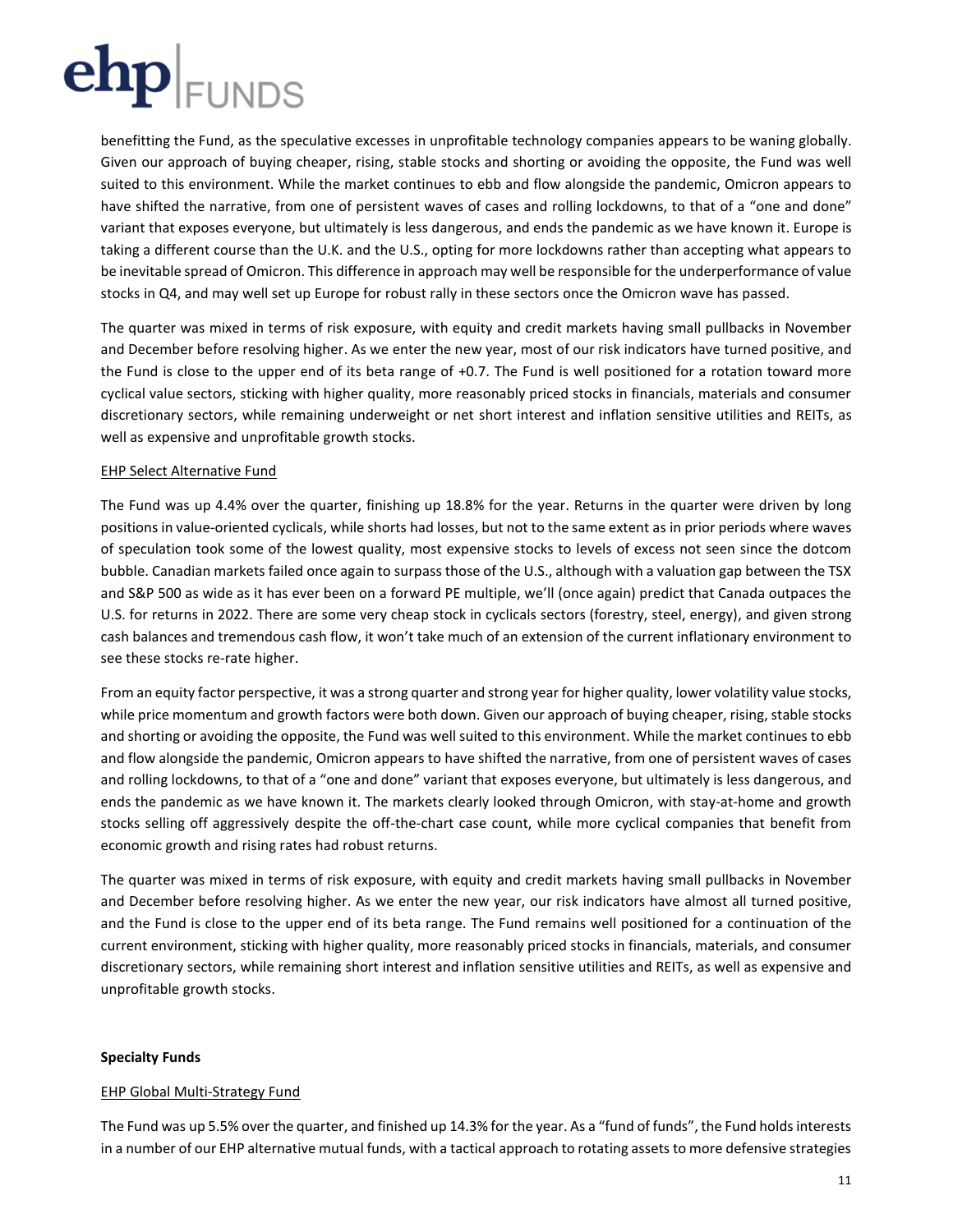as markets become more volatile, and our risk triggers are hit. The Fund entered Q4 in a "risk on" environment, with a baseline exposure to our Global Merger Arb strategy which aims to provide consistent returns in all market environments, and with a tactical exposure to our Advantage and Select long/short strategies. With our risk indicators partially risk off in some markets (Japan, and a portion of Canada), as of the end of Q4, the Fund enters 2022 with partial allocations to our more defensive Foundation strategies.

Please note that the vote to convert the Fund to a prospectus offered, liquid alternative fund was successfully completed with 100% of the votes cast in favour, and the change will take effect as of January  $1<sup>st</sup>$ , 2022 (including the renaming of the Fund to the EHP Global Multi-Strategy Alternative Fund). While there is no change to the strategy of the Fund, investors will benefit from lower management and performance fees, consistent with our other liquid alt funds, as well as moving to daily pricing and liquidity. This change will also make the Fund accessible on all major bank and independent dealer platforms.

### EHP Multi-Asset Absolute Return Fund

The Fund launched November 1st, and was up 0.9% over the period, with gains led by short-term trend and volatility in both equities and commodities, followed by fixed income carry and currency value. Long-term cross-asset trend, volatility trend and commodity carry were detractors to performance due to bond, equity and commodity whipsaws we experienced in the quarter.

In equities, short-term trend and volatility provided the strongest performance for the quarter, more than making up for long-term trend whipsaws. In commodities, performance benefitted from curve trend, supported by continued flows into inflation hedges, as well as short-term trend and volatility in energy. Commodity carry and crowdedness were small detractors from performance. In currencies, value was a contributor to performance while trend was flat. In fixed income, carry performance was positive while trend was negative.

Heading into 2022, we are positioned to provide an active inflation hedge and diversifying absolute returns to replace bonds or equity. Equity positioning is currently risk-on, while we are ready to take advantage of an anticipated higher volatility environment. Current positioning in bonds, based on trend and carry, is biased short with a relative preference for higher yielding Australian and US bonds, versus UK, European and Japanese bonds. In currencies we favour the value and trend of USD and less so JPY versus EUR, CAD and AUD. Commodity carry, trend and crowdedness currently favour the long end of curves over short, with a relative preference for energies and metals over agricultural and livestock providing continued inflation protection. As always, the Fund will actively adapt positioning to changes in markets and volatility that will inevitably come with developments regarding supply, demand, inflation, central banks, COVID, geopolitical tensions and otherwise.